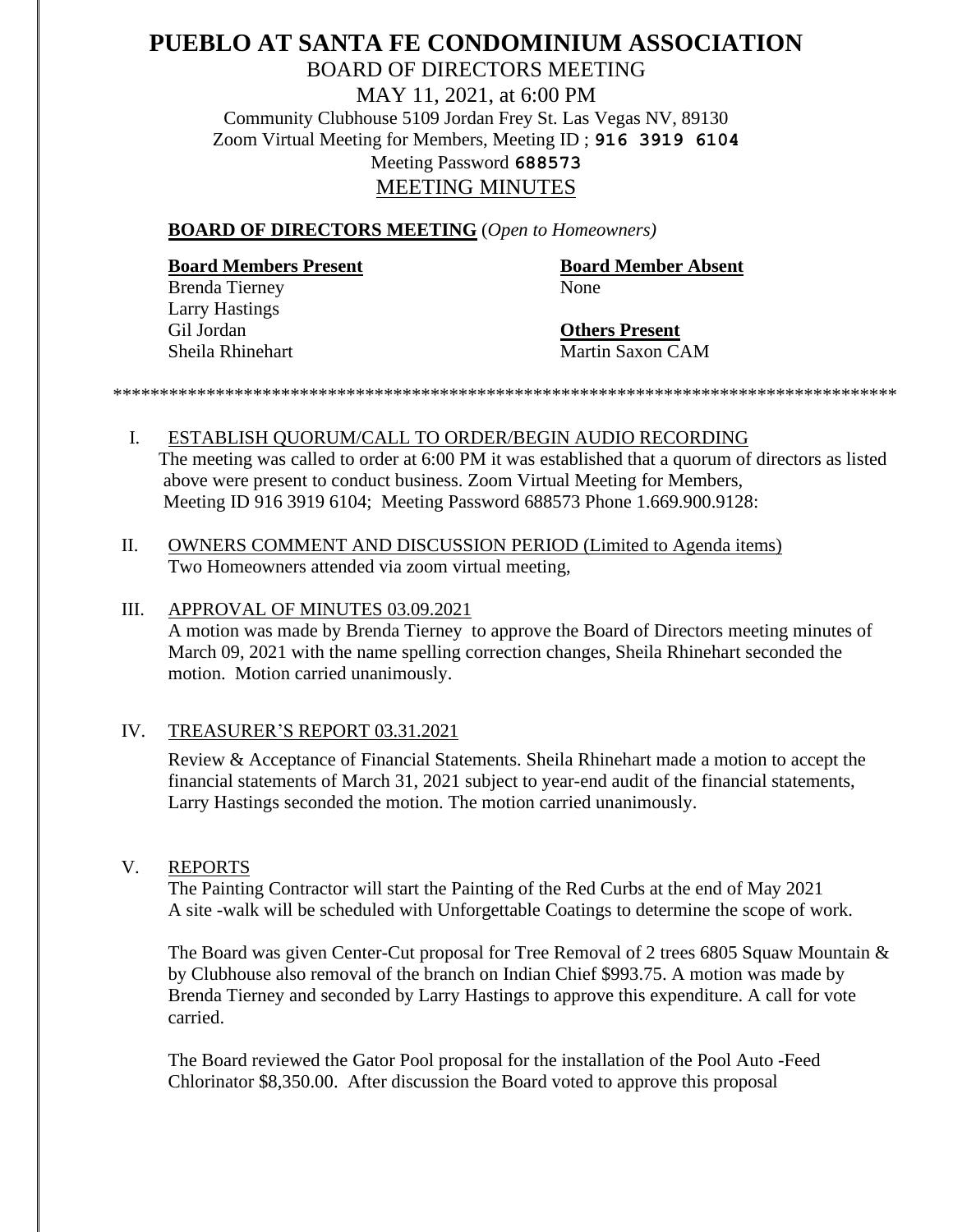# **PUEBLO AT SANTA FE CONDOMINIUM ASSOCIATION**

# BOARD OF DIRECTORS MEETING

MAY 11, 2021, at 6:00 PM

Community Clubhouse 5109 Jordan Frey St. Las Vegas NV, 89130

Zoom Virtual Meeting for Members, Meeting ID ; **916 3919 6104**

# Meeting Password **688573**

## MEETING MINUTES

Gator Pool gave a discount on the installation. A motion was made by Brenda Tierney and seconded by Larry Hastings to approve the auto -feed chlorinator installation. A call for vote was unanimous.

## V. REPORTS CONTINUED PAGE 2

The Board reviewed the estimate for the replacement of the all the cameras from James Gorr / Lotus Communications for \$4,550.00. There will also be an additional camera placed inside the clubhouse entrance. A motion was made by Sheila Rhinehart and seconded by Gil Jordan to approve this expenditure. Motion Carried.

The Board was presented with proposal for the repair of Wall at 6809 Squaw Mountain which was hit by vehicle belonging to the Tenant of 5108 Harvest Time Unit 102. Sergio Handyman completed the repairs for \$850.00. A motion was made by Brenda Tierney and seconded by Larry Hastings to approve this expenditure. The motion carried

#### VI. UNFINISHED BUSINESS

Center-Cut Rock Refreshment Project A site walk was scheduled with Luke Welcher and members of the Board. The areas where the rocks are missing was identified Center- Cut to schedule the Rock replenishment. / UPDATE

### VII. NEW BUSINESS

The Board reviewed several proposals for a maintenance program to clean out sewage waste lines and replace the clean out caps with a spring activated caps. Got Plumbing proposal was selected for \$11,000.00, the lines shall be jetted out and snaked out and the new caps installed. A motion was made by Brenda Tierney and seconded by Sheila Rhinehart to approve this expenditure. A call for vote was unanimous.

The Board voted to purchase (5) Five additional signs to be placed on buildings for better clarity. 6804 Indian Chief , 6904 Indian Chief, 6805 Squaw Mountain, 6809 Squaw Mountain, and 5100 Harvest Time. A motion was made by Brenda Tierney and seconded by Sheila Rhinehart to approve this expenditure. A call for vote was unanimous.

VIII. OWNERS COMMENT AND DISCUSSION PERIOD (Limited to Non-Agenda items) No Homeowner comments at this time.

### IX. ESTABLISH THE NEXT BOARD OF DIRECTORS MEETING

 The next meeting of the Board of Directors meeting shall be July 13, 2021, according to the Annual Planning Calendar at 6:00 PM inside the Pueblo at Santa Fe Community Clubhouse, 5109 Jordan Frey St. Las Vegas NV, 8913 The Membership will be sent Zoom Virtual meeting log-in